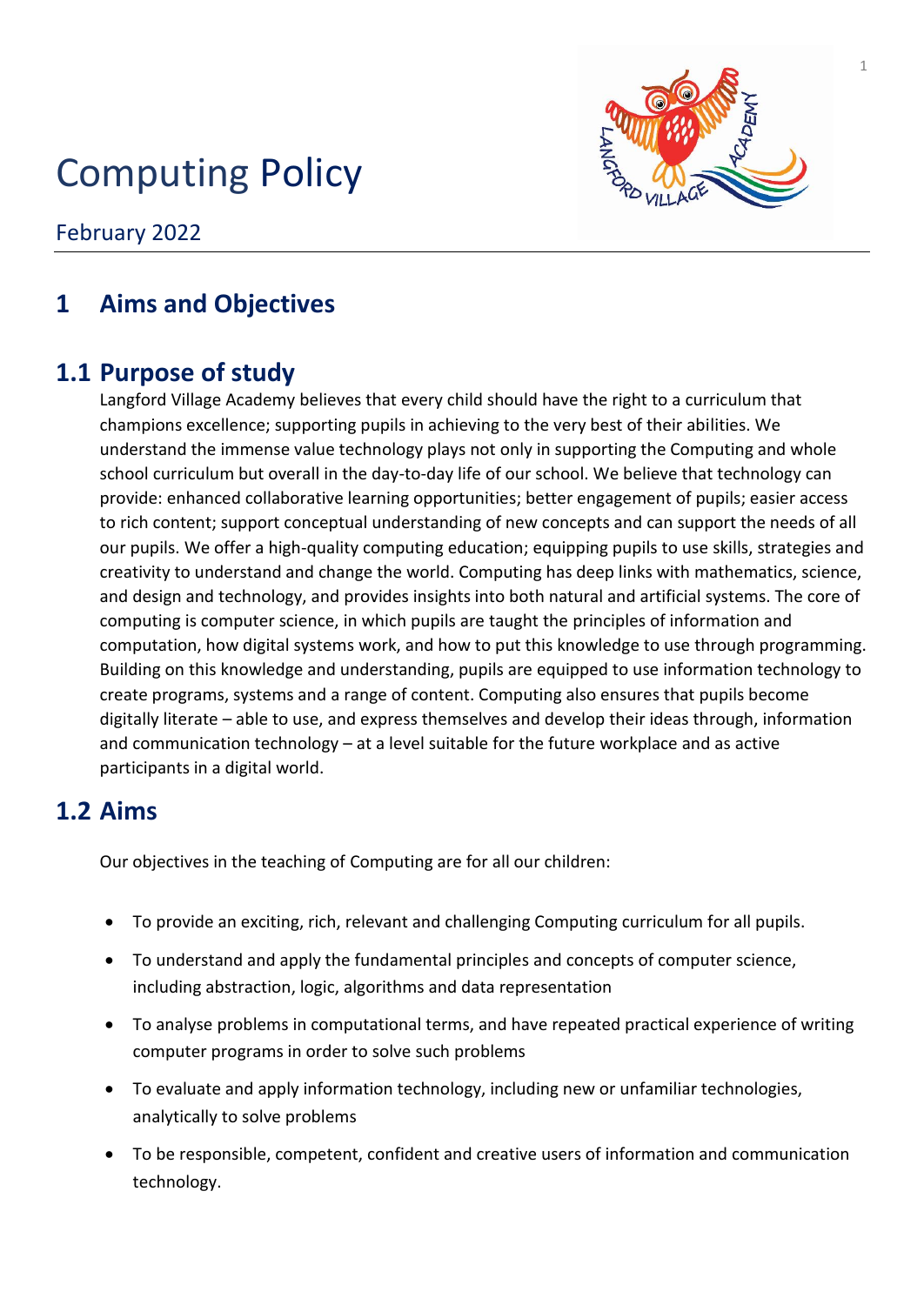## **2 Teaching and learning style**

- 2.1 As the aims of Computing are to equip children with the skills necessary to become independent learners, the teaching style that we adopt is as active and practical as possible. At times we do give children direct instruction on how to use hardware or software in 'skills' lessons but we often use Computing capabilities to support teaching across the curriculum. So, for example, children might research or investigate a history topic or a particular issue on the Internet. Children who are learning science might use the computer to model a problem or to analyse data. We encourage the children to explore ways in which the use of Computing can improve their results, for example, how a piece of writing can be edited or how the presentation of a piece of work can be improved by moving text about etc.
- 2.2 We recognise that all classes have children with widely differing Computing abilities. This is especially true when some children have access to Computing equipment at home, while others do not. We provide suitable learning opportunities for all children by matching the challenge of the task to the ability and experience of the child. We achieve this in a variety of ways, by:
	- setting common tasks which are open-ended and can have a variety of responses;
	- setting tasks of increasing difficulty (not all children complete all tasks);
	- grouping children by ability in the room and setting different tasks for each ability group;
	- providing resources of different complexity that are matched to the ability of the child;
	- using teaching assistants to support the work of individual children or groups of children.

### **3 Computing Curriculum Planning**

- 3.1 The school use a developed scheme of work for Computing; from Purple Mash. This covers the national curriculum and shows a solid progression of skills from reception through to year 6.
- 3.2 We carry out the curriculum planning in Computing in three phases (long-term, medium-term and short-term). The National Curriculum gives a detailed outline of what we teach in the long term, while our yearly teaching programme identifies the key objectives we teach to in each year.
- 3.3 It is the class teacher who completes the daily plans for the teaching of Computing. These plans list the specific learning objectives and expected outcomes for each lesson, and give details of how the lessons are to be taught. The class teacher keeps these individual plans, and the class teacher and MSC Curriculum Team often discuss them on an informal basis.
- 3.4 We aim for our Computing planning to build on prior learning. We ensure that there are opportunities for children of all abilities to develop their skills and knowledge in each unit, and we also build progression into the Computing Scheme of Work, so that the children are increasingly challenged as they move up through the school.
- 3.5 In the Foundation Stage Computing experiences are developed as an integral part of the topic work covered during the year. As the reception class is part of the Foundation Stage of the National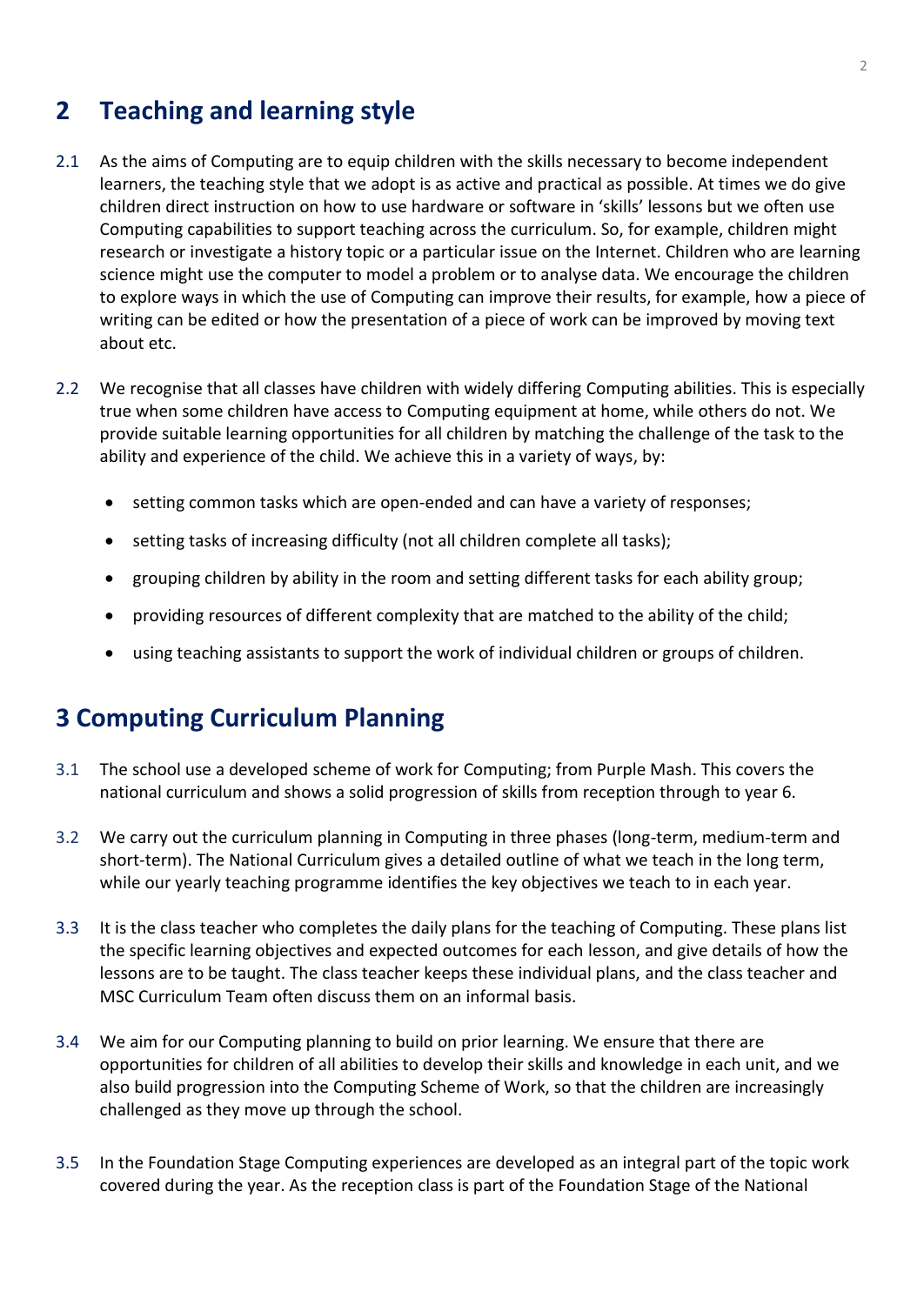Curriculum, we relate the Computing aspects of the children's work to the objectives set out in the Early Years Framework which underpin the curriculum planning for children from birth to five.

Computing is known as Technology in Foundation Stage, which is an area in Understanding the World. The aim is to 'foster their understanding of our culturally, socially, technologically and ecologically diverse world'. In Foundation Stage the children have the opportunity to use the tablet computers, laptops, computer, a CD player with headphones, a digital camera and the interactive whiteboard as well as a variety of programmable toys such as Beebots. This enables the children to gain confidence and start using technology to find information and use it to communicate in a variety of ways.

## **5. Cross Curricular Links:**

5.1 Computing contributes to teaching and learning in all curriculum areas. For example, work using databases supports work in mathematics, while the internet proves very useful for research in English and Topic subjects. Computing enables children to present their information and conclusions in the most appropriate way.

#### 5.2 **English**

Computing is a major contributor to the teaching of English. Through the development of keyboard skills and the use of Chromebooks, children learn how to edit and revise text. They have the opportunity to develop their writing skills by creating emails on Purplemash. They learn how to improve the presentation of their work by using word processing and power points.

#### 5.3 **Mathematics**

Many Computing activities build upon the mathematical skills of the children. Children use Computing in mathematics to collect data, make predictions, analyse results, and present information graphically. They also acquire measuring techniques involving positive and negative numbers, and including decimal places.

#### 5.4 **Personal, Social and Health Education (PSHE)**

Computing contributes to the teaching of PSHE in KS2 as children learn to work together in a collaborative manner. They develop a sense of global citizenship by using the Internet and e-mail. Through the discussion of moral issues related to electronic communication, children develop a view about the use and misuse of Computing Technologies, and they also gain a knowledge and understanding of the interdependence of people around the world.

### **6. Computing and Inclusion**

6.1 At our school, we teach IT to all children, whatever their ability. Computing forms part of our school curriculum policy to provide a broad and balanced education for all children. We provide learning opportunities that are matched to the needs of children with learning difficulties. In some instances, the use of Computing has a considerable impact on the quality of work that children produce; it increases their confidence and motivation. When planning work in Computing, we can consider the targets in the children's Individual Support Plans (ISP's). The use of Computing can help children in achieving their targets and progressing in their learning.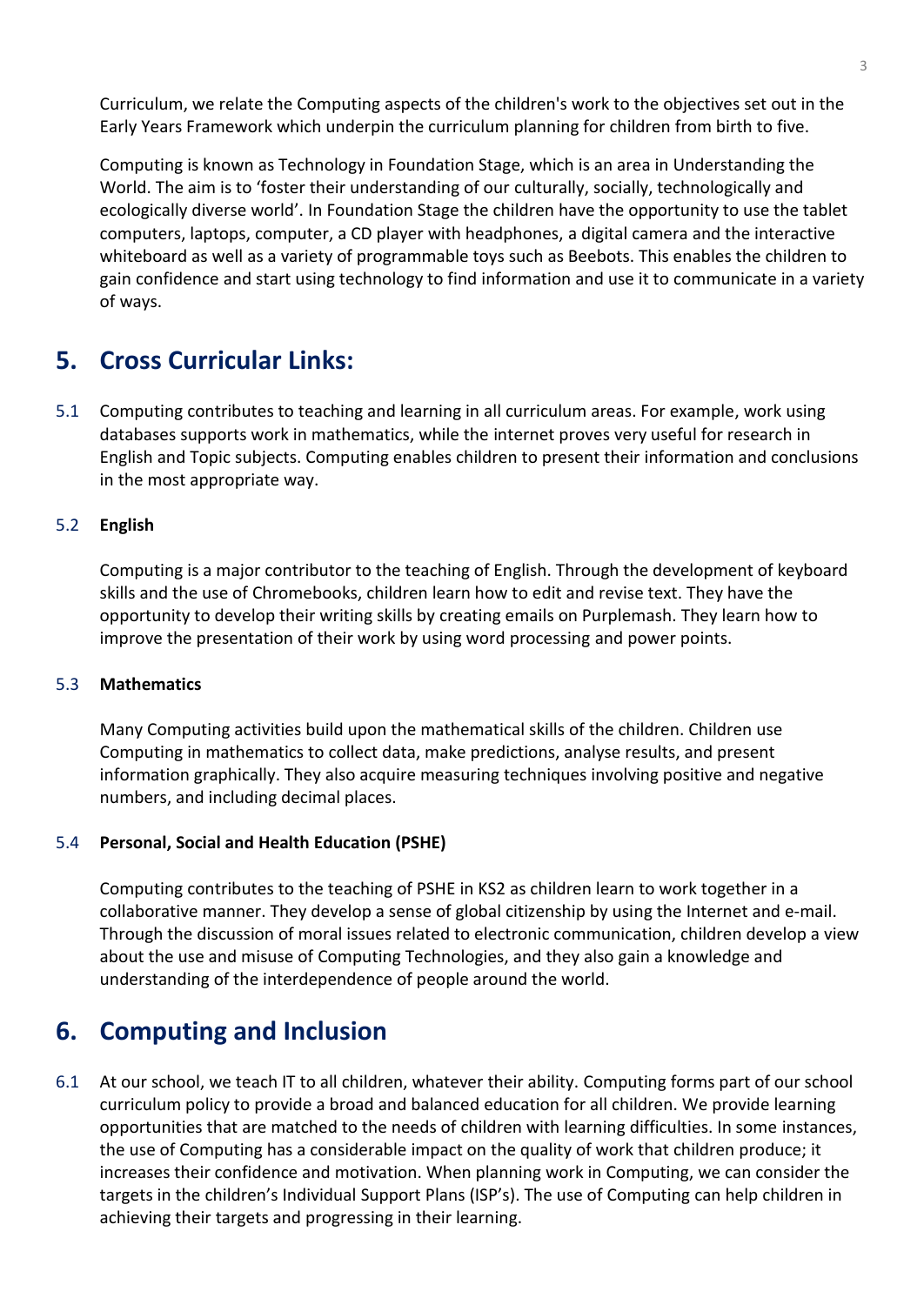### **7 Assessment**

Please refer to the school's Assessment, Marking and Presentation Policy.

### **8 Resources**

- 8.1 At present, there are two sets of Chromebooks for use across the school. One set are touch screen and are used with the younger children (Reception & KS1) and the other set are for LKS2 & UKS2. There is access to the Langford School Server and internet via WIFI where we have whole school coverage. Resources for Computing, including software are kept in a central store.
- 8.2 Along with the Chromebooks, the school has the following:

| Hardware:               |
|-------------------------|
| <b>Visualisers</b>      |
| Interactive whiteboards |
| Cameras                 |
| <b>Tablets</b>          |

*Software:*

- Word Processing Packages (Google Apps including Docs, Sheets, Slides amongst others.)
- **Purplemash**
- Subscriptions/access to resources via the internet, e.g. Espresso, Twinkl
- Freeware is installed on computers according to teachers needs by the IT support technicians.
- Target tracker for all assessment needs for teachers.
- RM Unify software

### **9 Equal Opportunities and Inclusion**

- 9.1 It is the responsibility of all staff to ensure that there is equal opportunity for all children regardless of colour, culture, background, gender or religious belief. The school will not tolerate exclusion form any activity that is rooted in the above to the detriment of the child.
- 9.2 It is also the responsibility of member of staff to ensure that barriers to learning are reduced as far as practicable and can reasonably be expected. The inclusive nature of education is a highly valued element of Langford Village Academy's ethic.

### **10 Intended Outcomes:**

10.1 Children become confident and proficient in using a growing range of new technologies in line with the school expectations identified in the Computing Programme of Study.